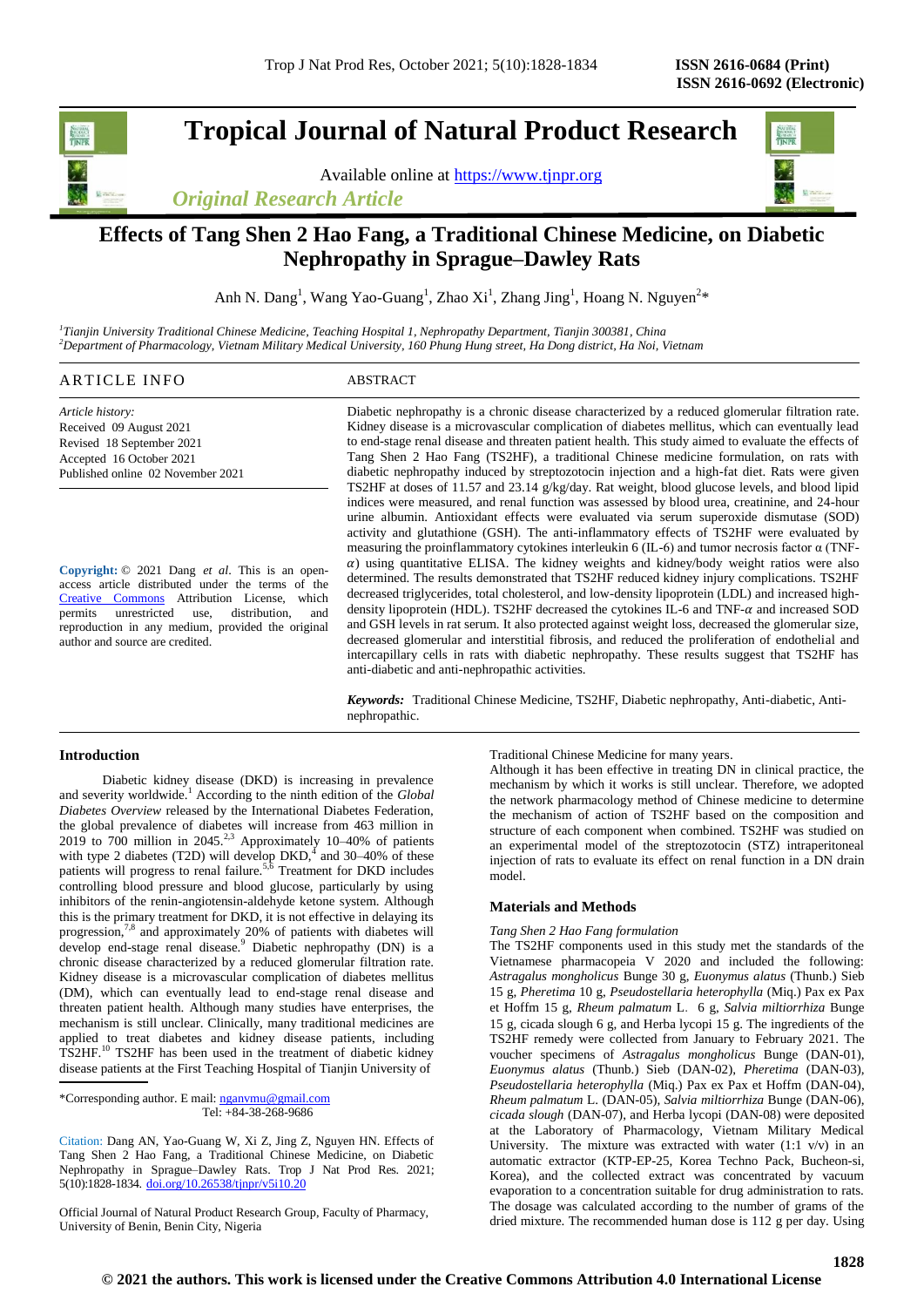an average human body weight of 60 kg, the human dose is 112/60 g/kg/day. Determining the equivalent dose in rats requires multiplying the human dose by a conversion factor of  $6.2$ ,<sup>11</sup> resulting in 11.57 g/kg/24 h.

#### *Animals*

Healthy male Sprague–Dawley rats, weighing  $200 \pm 20$  g, were provided by the Laboratory Animal Supply Department of the Vietnam National Military Medical Academy. They were acclimated to the animal laboratory for at least one week before the experiment. Rats were determined to be healthy if they had smooth hair, clear eyes, and a dry anus, and demonstrated normal activity, movement, eating, and waste production. Two experienced technicians selected the research rats following the protocols of the Vietnam National Military Medical Academy. Experimental rats were fed according to the standards of research animals, and they had free access to boiled and cooled clean water. Rats were monitored daily. The experimental protocol was approved by the Vietnam Military Medical University, Hanoi, Vietnam (Permission number IACUC-0102/21 issued on February 02, 2021).

#### *Equipment and chemical reagents*

Chemicals for detecting urea, creatinine, glucose, and blood lipids (total cholesterol, triglycerides, HDL, and LDL) were purchased from Erba Diagnostics (Magstadt, Germany). The following were purchased from Sigma–Aldrich (St. Louis, MO, USA): glutathione assay kit II, catalog number 354103; superoxide dismutase assay kit II, catalog number 574601; rat IL-6 ELISA kit, SKU RAB0311-1KT; rat tumor necrosis factor α ELISA Kit, SKU RAB0479-1KT; BCP albumin assay kit, SKU MAK125-1KT, ALB (24186); streptozotocin (STZ), catalog number S0130. Equipment included a chemical analyzer (3000 EVOLUTION, Biochemical Systems International, Campi Bisenzio, Italy), an ELISA analyzer (Awareness Technology, Palm City, FL, USA), a decoction and extraction machine (KTP-EP-25, Korea Techno Pack, Bucheon-si, Korea), and an electronic scale (BSA124S, Sartorius, Goettingen, Germany).

#### *Animal experimental protocol*

Experimental modeling of diabetic nephropathy in Sprague–Dawley rats was carried out using streptozotocin (STZ) in combination with a high-fat diet, according to a method described previously.<sup>12</sup> A total of 70 male rats were selected randomly and divided into five groups: group 1 (G1,  $n = 10$ ) was the negative control, rats with no diabetic kidney disease; group 2 (G2,  $n = 15$  animals) rats were given STZ and a high-fat diet to induce diabetic nephropathy; group 3 (G3,  $n = 15$ ) animals) rats had diabetic nephropathy induced and were treated with 11.57 g/kg/24h TS2HF in drinking water; group 4 (G4,  $n = 15$ ) animals) rats had diabetic nephropathy induced and were treated with 23.14 g/kg/24h TS2HF in drinking water. Group 5 (G5, n = 15 animals) rats had diabetic nephropathy induced and were treated with 200 mg/kg/24h metformin. Rats in G1 were fed a normal diet (4% calories from fat) for four weeks, then injected peritoneally with buffered citric acid (0.1 mol/L, pH 4.3). Diabetic nephropathy was induced in rats in G2–G5 by feeding high-fat food (40% calories from fat) for four weeks. The rats were then injected peritoneally with a single dose of STZ (30 mg/kg) dissolved in 0.1 mol/L citric acid buffer (pH 4.3). A high-fat diet administered to rats induces insulin resistance so that a low dose of STZ (30 mg/kg) causes T2D after a single injection. Blood glucose levels were measured on day three after STZ injection. Rats with a glycemic index greater than 16.7 mmol/L were considered diabetic. Rats with a glycemic index lower than 16.7 mmol/L were considered non-diabetic in G2–G5. The following number of diabetic rats met the glycemic index criterion and were therefore included: G2, n = 11; G3, n = 12; G4, n = 12; G5, n = 12. The groups were then given distilled water only or TS2HF in water until the end of the experiment (12 weeks).

At the end of the experiment, rats were euthanized with an overdose of 10% chloral hydrate via peritoneal injection at a dose of 4 mg/kg to obtain kidney samples for histopathology. Blood was collected by percutaneous cardiac aspiration at the time of euthanasia and placed in tubes containing the anticoagulant ethylenediaminetetraacetic acid (EDTA). After the blood was centrifuged at 3000 rpm for 15 min at 40°C, the supernatant was collected for measurement of glucose, urea, creatinine, triglycerides, total cholesterol, HDL-cholesterol, and LDLcholesterol.

Rat weight, blood glucose levels, and blood lipid indices (triglycerides, total cholesterol, HDL, and LDL) were measured, and renal function was assessed by blood urea, serum creatinine, and 24 hour urine albumin. The antioxidant effects were evaluated via serum SOD activity. The anti-inflammatory effects of TS2HF were evaluated by measuring the proinflammatory cytokines IL-6 and TNF- $\alpha$  using quantitative ELISA. The kidney weights and kidney/body weight ratios were also determined.

For renal histopathological assessment, rat kidneys were fixed in 10% formalin, dehydrated using an ethanol and acetone series, cast in paraffin, and then stained with hematoxylin-eosin and Masson's trichrome. Microscopic images of the liver were obtained, and these images were assessed by the pathology department (103 Military Hospital, Vietnam).

#### *Statistical analysis*

Data were analyzed using Student's t-test and Avant-après test and expressed as mean ± standard deviation. Differences were considered statistically significant when  $p < 0.05$ .

## **Results and Discussion**

#### *Rat weights*

The initial weights of the rats were 190–193 g, and there were no statistically significant initial weight differences ( $p > 0.05$ ) between the groups. However, the weight of rats in the diabetic nephropathy group (G2) and the treatment groups G3 (11.57  $g/kg/24 h$ ) and G4  $(23.14 \text{ g/kg}/24 \text{ h})$  increased rapidly due to the high-fat diet. After four weeks on the high-fat diet, the weights in these groups were  $394.92 \pm 29.25$  and  $401.50 \pm 27.62$  g, significantly higher than rats in the control group  $(p < 0.01)$ .

At eight and 12 weeks, the weight of G2 mice was lower than that of the control group ( $p < 0.01$ ), which is unsurprising, as weight loss is one of the symptoms of diabetes. The weight in the G3 and G4 groups also decreased relative to the control group, but the decrease was smaller than for G2. G3 was different from the control group at 12 weeks ( $p < 0.05$ ). At eight weeks, the weight of G4 rats was higher than G<sub>2</sub> rats ( $p < 0.05$ ). At 12 weeks, the weight of the rats in G<sub>3</sub>, G<sub>4</sub>, and G5 was higher than in G2 ( $p < 0.01$ ). At eight and 12 weeks, there were no statistically significant differences in weight between the G4 and G3 groups (*p > 0.05*) (Table 1).

#### *Rat blood glucose*

All groups had the same blood glucose levels at the start of the experiment ( $p > 0.05$ ) (Table 2). On the third day after STZ injection, the blood glucose levels in the G2, G3, and G4 groups had increased. After excluding rats with a glycemic index lower than 16.7 mmol/L, the blood glucose concentrations were  $18.16 \pm 1.28$  (n = 11) in G2,  $18.09 \pm 1.11$  (n = 12) in G3, and  $18.06 \pm 1.24$  (n = 12) in G4, all of which were significantly higher than the control group ( $p < 0.01$ ). After four and eight weeks of TS2HF administration, the blood glucose concentrations of rats in G3 and G4 were lower than G2 (*p <*   $(0.01)$  but higher than in G1 ( $p < 0.01$ ). At eight and 12 weeks, the blood glucose levels in G4 were not statistically significantly different to those in G3 ( $p > 0.05$ ). The blood glucose concentrations in groups G3 and G4 were not statistically significantly different to that in the metformin group, G5 (*p > 0.05*) (Table 2).

#### *Rat blood lipid indexes*

The blood lipid indices are shown in Table 3. Compared to rats in the G1 group, those in G2 had elevated triglycerides, total cholesterol, and LDL cholesterol, and reduced HDL cholesterol *(p < 0.01)*.

In the G3 group, triglycerides, total cholesterol, and LDL cholesterol concentrations in the blood were lower than in G2 ( $p < 0.05$  and  $p <$ *0.01*), but higher than G1 ( $p < 0.05$  and  $p < 0.01$ ). The HDL cholesterol concentration in G3 was greater than in G2 ( $p < 0.05$ ), but lower than in the control group G1 (*p < 0.01*).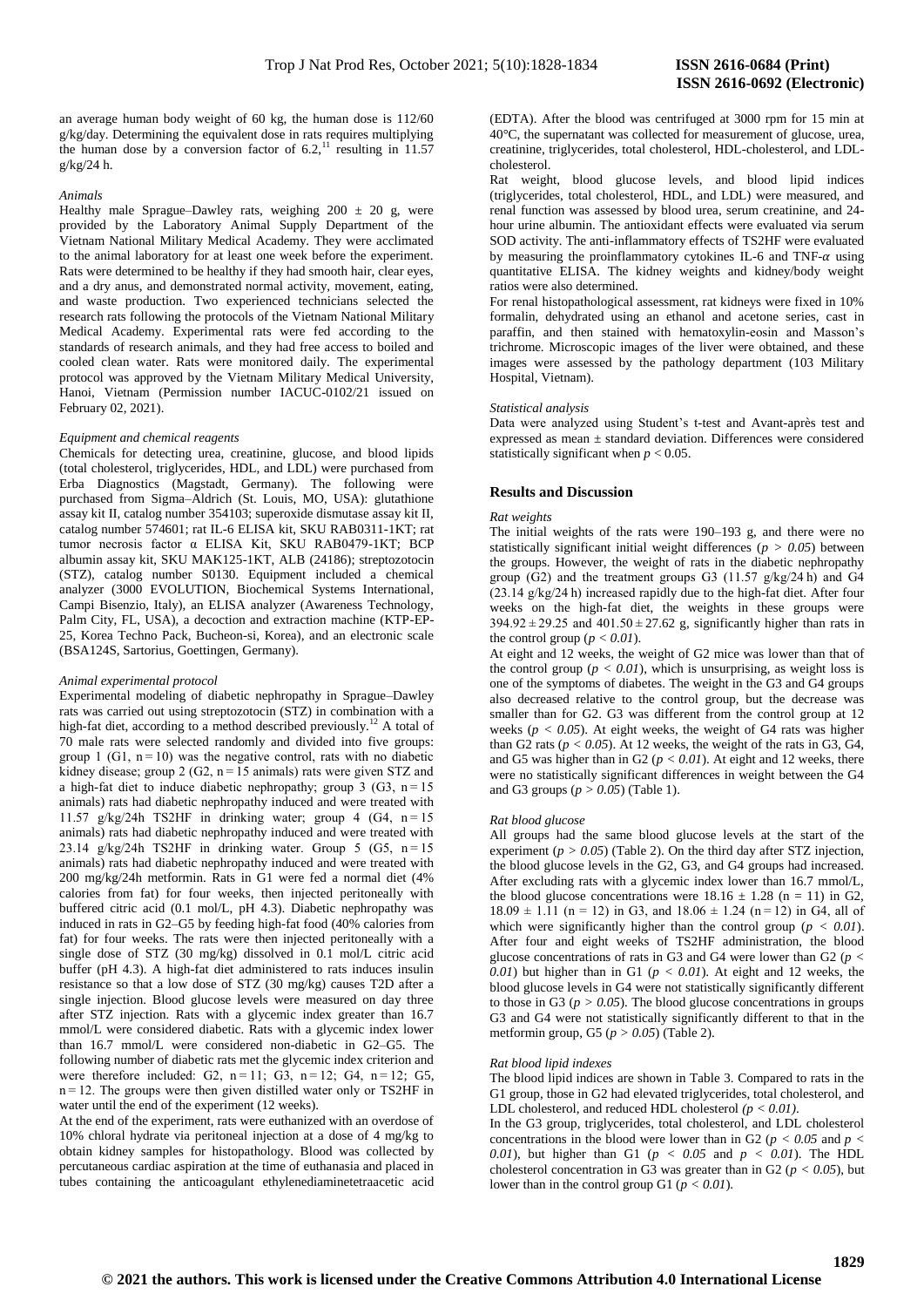| <b>Experiment lots</b>       |    | Rat weight $(g)$ |                                  |                               |                                  |
|------------------------------|----|------------------|----------------------------------|-------------------------------|----------------------------------|
|                              | n  | $1st$ day        | Week 4                           | Week 8                        | Week 12                          |
| Control, G1                  | 10 | $193.90 + 11.57$ | $302.60 + 20.77$                 | $397.70 + 20.17$              | $435.60 + 22.11$                 |
| Diabetic nephropathy, G2     | 11 | $190.36 + 11.35$ | $398.18^4 + 28.20$               | $359.64^{4} + 34.53$          | $356.82^{\frac{1}{2}} \pm 35.89$ |
| G-3, 11.57 $g/kg/24h$        | 12 | $191.67 + 10.11$ | $394.92^{\frac{1}{2}} \pm 29.25$ | $379.50 + 27.31$              | $401.58*^4 + 32.22$              |
| G-4, 23.14 $g/kg/24h$        | 12 | $190.67 + 12.13$ | $401.50^{\frac{V}{2}} \pm 27.62$ | $390.92^{\text{A}} \pm 26.27$ | $414.33^{\Delta} \pm 37.40$      |
| G-5, metformin 200 mg/kg/24h | 12 | $192.75 + 13.22$ | $396.29^{\frac{1}{2}} \pm 23.69$ | $383.08 \pm 21.88$            | $404.50*^{\Delta} \pm 36.32$     |

**Table 1:** Rat weight assessment (mean  $\pm$  SD)

 $p < 0.05$  and  $p < 0.01$  compared to G1;  $\blacktriangle p < 0.05$  and  $\triangle p < 0.01$  compared to G2

|                                      |             | Glucose concentration (mmol/L) |                              |                          |                              |  |  |
|--------------------------------------|-------------|--------------------------------|------------------------------|--------------------------|------------------------------|--|--|
| <b>Experiment lots</b>               | $\mathbf n$ | $1st$ day                      | Day 3 after                  | Week 8                   | Week 12                      |  |  |
|                                      |             |                                | Streptozotocin injection     |                          |                              |  |  |
| Control, G1                          | 10          | $6.05 + 0.39$                  | $6.08 + 0.42$                | $5.90 + 0.38$            | $6.10 + 0.40$                |  |  |
| Diabetic nephropathy, G <sub>2</sub> | 11          | $6.07 + 0.40$                  | $18.16^{\frac{1}{4}} + 1.28$ | $20.29^{4} + 1.97$       | $23.81^{\frac{1}{2}} + 2.41$ |  |  |
| G-3, 11.57 g/kg/24h                  | 12          | $6.04 + 0.42$                  | $18.09^{\frac{1}{2}} + 1.11$ | $18.28^{4\Delta}+1.32$   | $18.63^{\frac{1}{4}} + 1.48$ |  |  |
| G-4, 23.14 $g/kg/24h$                | 12          | $6.11 + 0.43$                  | $18.06^{\frac{1}{2}} + 1.24$ | $18.16^{4\Delta} + 1.28$ | $18.31^{4\Delta}+1.51$       |  |  |
| G-5, metformin 200 mg/kg/24h         | 12          | $6.09 + 0.39$                  | $18.21^{4} + 1.16$           | $18.20^{4\Delta} + 0.99$ | $18.40^{4\Delta} \pm 1.29$   |  |  |

 $\frac{4}{3}p < 0.01$  compared to G1;  $\frac{\Delta p}{\Delta l} < 0.01$  compared to G2.

**Table 3:** Assessment of blood lipid levels in rats (mean  $\pm$  SD)

|                                      |    |                               |                                    | <b>Blood lipid levels</b>   |                                    |
|--------------------------------------|----|-------------------------------|------------------------------------|-----------------------------|------------------------------------|
| <b>Experiment lots</b>               | n  | Triglyceride                  | <b>Total Cholesterol</b>           | <b>HDL-Cholesterol</b>      | <b>LDL-Cholesterol</b>             |
|                                      |    | (mmol/L)                      | (mmol/L)                           | (mmol/L)                    | (mmol/L)                           |
| Control, G1                          | 10 | $0.65 + 0.06$                 | $2.19 + 0.15$                      | $1.27 + 0.15$               | $0.62 \pm 0.06$                    |
| Diabetic nephropathy, G <sub>2</sub> | 11 | $3.88^{\frac{1}{2}} + 0.39$   | $8.89^{\frac{1}{2}} + 0.80$        | $0.93^* + 0.11$             | $6.20^{4} + 0.61$                  |
| G-3, 11.57 g/kg/24h                  | 12 | $3.55^{\frac{1}{2}} \pm 0.36$ | $8.16^{\frac{1}{2}} \pm 0.62$      | $1.06^{\frac{1}{2}} + 0.17$ | $5.48^{\frac{1}{4}} + 0.59$        |
| G-4, 23.14 g/kg/24h                  | 12 | $3.47^{\frac{1}{2}} + 0.35$   | $7.99^{\frac{1}{2} \Delta} + 0.67$ | $1.15^{\Delta} + 0.19$      | $5.27^{\frac{1}{2} \Delta} + 0.53$ |
| G-5, metformin 200 mg/kg/24h         | 12 | $3.59^{\frac{1}{2}} \pm 0.22$ | $8.21^{44} + 0.41$                 | $1.05^{44} \pm 0.15$        | $5.54^{\frac{1}{4}} + 0.44$        |

 $\frac{N}{p} < 0.01$  compared to G1;  $\frac{A}{p} < 0.05$ ;  $\frac{A}{p} < 0.01$  compared to G2

In the second TS2HF treatment group (G4), blood triglycerides, total cholesterol, and LDL cholesterol were lower than in G2 (*p < 0.05* and  $p < 0.01$ ) but higher than in the control group G1 ( $p < 0.05$  and  $p <$ *0.01*). The concentration of HDL cholesterol in G4 was greater than in G2 ( $p < 0.01$ ), and was not significantly different to that in G1 ( $p > 0.01$ ) *0.05*). Triglycerides, total cholesterol, LDL cholesterol, and HDL cholesterol were not significantly different between the two TS2HF groups ( $p > 0.05$ ). In addition, the concentrations of triglycerides, total cholesterol, LDL-cholesterol, and HDL-cholesterol in G3 and G4 were not statistically significantly different to those in G5 ( $p > 0.05$ ) (Table 3).

## *Proinflammatory cytokines IL-6 and TNF- in rat blood*

The results of the serum proinflammatory cytokine analysis are shown in Table 4. The IL-6 and TNF- $\alpha$  concentrations in G2 were 49.69  $\pm$ 5.12 ng/L and 80.18  $\pm$  9.13 ng/L, respectively. These levels were significantly higher than those in G1 ( $p < 0.01$ ). In G3, the IL-6 and TNF- $\alpha$  concentrations were 44.54  $\pm$  4.58 ng/L and 69.77  $\pm$  7.17 ng/L, respectively. They were somewhat lower than in G2 (*p < 0.05* and *p < 0.01*, respectively) but higher than in the control group G1 ( $p < 0.01$ ). Similarly, the IL-6 and TNF- $\alpha$  concentrations in G4 were lower than in G2  $(p < 0.01)$  but still higher than in G1  $(p < 0.01)$ . The concentrations of IL-6 in G3 and G4 were not significantly different (*p*   $> 0.05$ ). The concentrations of IL-6 and TNF- $\alpha$  in the G5 group were

 $43.94 \pm 4.77$  ng/L and  $66.86 \pm 6.33$  ng/L, respectively, which were not significantly different to the G3 or G4 groups ( $p > 0.05$ ) (Table 4).

#### *Antioxidant effects*

The antioxidant effects of TS2HF on diabetic nephropathic mice were determined using measurements of SOD activity and GSH concentration. In the G2 group, the SOD activity and GSH concentration in rat sera were  $10.88 \pm 2.02$  U/L and  $9.46 \pm 1.41$  mg/L, respectively, both significantly greater than in G1 ( $p < 0.01$ ). In the treatment groups, the activity of SOD and concentration of GSH were higher than in G2 ( $p < 0.01$ ) but lower than in G1 ( $p < 0.01$ ). The serum levels of SOD and GSH in G3 and G4 were not different (*p > 0.05*) (Table 5). SOD activity and GSH concentration in G5 were 14.66  $\pm$  2.48 (U/L) and 11.22  $\pm$  1.15 (mg/L), respectively. These results were lower than in G2 ( $p < 0.01$ ) but not significantly different to G3 or G4 (*p > 0.05*) (Table 5).

## *Blood urea, creatinine, and 24-h albuminuria*

In the control group, G1, the urea, serum creatinine, and 24-h urinary albumin were  $12.63 \pm 1.35$  mmol/L,  $49.22 \pm 5.36$  µmol/L, and  $0.57 \pm 1.35$ 0.16 mg, respectively. These were significantly increased to  $25.48 \pm$ 2.65 mmol/L,  $93.23 \pm 10.62$  µmol/L, and  $6.02 \pm 1.15$  mg, respectively, in G2 rats with diabetic nephropathy. In G3, urea, serum creatinine, and 24-h urinary albumin were lower than in G2 ( $p < 0.05$ ), but higher than in G1 (*p < 0.01*).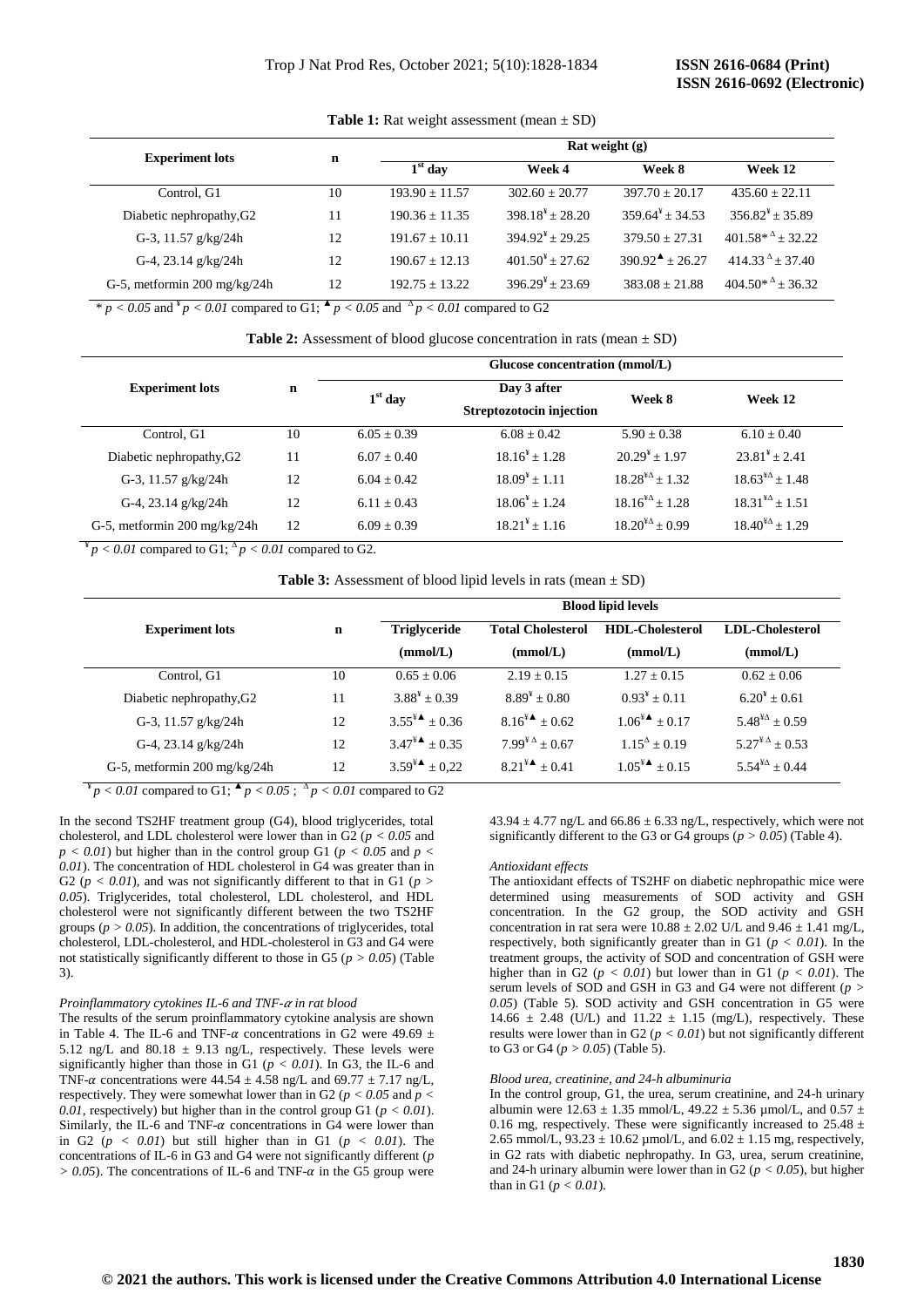**Table 4:** IL-6 and TNF- $\alpha$  concentration in rat bloods (mean  $\pm$ SD)

| <b>Experiment lots</b>               | n               | $IL-6$ (ng/L)                | TNF- $\alpha$ (ng/L)              |
|--------------------------------------|-----------------|------------------------------|-----------------------------------|
| Control, G1                          | 10              | $28.48 \pm 2.93$             | $43.35 + 3.47$                    |
| Diabetic nephropathy, G <sub>2</sub> | 11              | $49.69^{\frac{1}{2}} + 5.12$ | $80.18^{\frac{1}{4}} + 9.13$      |
| G-3, 11.57 g/kg/24h                  | 12 <sup>2</sup> | $44.54^{\frac{1}{4}} + 4.58$ | $69.77^{4\Delta} + 7.17$          |
| G-4, 23.14 g/kg/24h                  | 12 <sup>2</sup> | $42.32^{4\Delta} \pm 4.26$   | $61.58^{4\text{A}\dagger} + 6.44$ |
| G-5, metformin 200 mg/kg/24h         | 12 <sup>2</sup> | $43.94^*$ ± 4.77             | $66.86^{4\Delta} \pm 6.33$        |

 $\mathbb{P}^* p < 0.01$  compared to G1;  $\mathbb{P} p < 0.05$ ;  $\mathbb{P} p < 0.01$  compared to G2;  $\mathbb{P} p$ *< 0.01* compared to G3.

**Table 5:** SOD and GSH concentration in rat serum (mean ±

| SD)                          |                 |                              |                             |
|------------------------------|-----------------|------------------------------|-----------------------------|
| <b>Experiment lots</b>       | n               | $SOD$ (U/L)                  | $GSH$ (mg/L)                |
| Control, G1                  | 10              | $39.72 + 4.61$               | $22.29 + 3.02$              |
| Diabetic nephropathy, G2     | 11              | $10.88^{\frac{1}{4}} + 2.02$ | $9.46^{\frac{1}{2}} + 1.41$ |
| G-3, 11.57 $g/kg/24h$        | 12              | $14.32^{\frac{1}{2}} + 2.35$ | $11.08^{4\Delta} + 1.29$    |
| G-4, 23.14 g/kg/24h          | 12 <sup>2</sup> | $15.13^{\frac{1}{2}} + 3.16$ | $11.79^{4\Delta} + 1.71$    |
| G-5, metformin 200 mg/kg/24h | 12              | $14.66^{4\Delta} + 2.48$     | $11.22^{4\Delta} + 1.15$    |

 $\frac{4}{3}p < 0.01$  compared to G1;  $\frac{\Delta p}{\Delta l} < 0.01$  compared to G2.

Similarly, the urea, serum creatinine, and 24-h urinary albumin in G4 were lower than in G2 ( $p < 0.01$ ) but higher than G1 ( $p < 0.01$ ). There were no significant differences between the G3 and G4 groups (*p > 0.05*). The concentrations of urea and serum creatinine, and the 24-hour urinary albumin in G3 and G4 were not statistically significantly different to those in G5 ( $p > 0.05$ ) (Table 6).

#### *Rat kidney weights*

Rat kidney weight (absolute weight) and the kidney/body weight ratio (relative weight) were significantly higher  $(p < 0.01)$  (Table 7). The rat kidney weights in G3 and G4 were significantly lower than in G2  $(p < 0.05)$  but higher than in G1 ( $p < 0.05$ ). The absolute and relative kidney weights in G3 and G4 were not significantly different (*p > 0.05*). In addition, the absolute and relative kidney weights in G3 and G4 were not statistically significantly different to those in G5 (*p > 0.05*) (Table 7).

#### *Rat kidney histopathology*

Histopathological images of G1 rat kidneys showed that the glomeruli and renal tubules were of normal structure and size without fibrosis. However, histopathological images of the rat kidneys in G2 showed significantly increased glomerular size, an increased number of endothelial and intercapillary cells, glomerular fibrosis, and interstitial fibrosis. In the two treatment groups G3 and G4, the manifestations of kidney damage such as proliferative lesions and fibrotic lesions were significantly reduced compared to G2. There was no difference between the two treatment groups (Figure 2).

The authors of a previous study reported that after feeding rats a highfat, high-energy diet, blood lipids and blood insulin increased, but blood glucose was normal. $12,13$  Peripheral insulin resistance causes the pancreas to increase insulin production to maintain blood glucose levels. STZ is selectively toxic to islet beta cells, and low doses of STZ cause damage to islet  $\beta$  cells in rats. The pancreas maintains normal blood insulin levels, but blood glucose levels will increase due to insulin resistance in the peripheral tissues. A low dose of STZ combined with a high-fat diet is an appropriate T2D animal model, with a mechanism and manifestation similar to T2D in humans. Furthermore, this model has been evaluated in multiple studies.  $14-16$  In our study, after four weeks on a high-fat, high-energy diet, rats gained substantial weight (Table 1), indicative of obesity. However, blood glucose levels did not increase compared to controls (Table 2). Lowdose STZ (30 mg/kg) was administered four weeks after beginning the high-fat, high-energy diet. After three days of STZ injection, blood glucose increased significantly, to approximately three times that in the control group, and continued to increase at eight and 12 weeks (Table 2). Low-dose STZ causes only mild pancreatic damage. However, blood glucose levels will be greater than normal when combined with peripheral tissue insulin resistance due to obesity. Despite being fed a high-fat diet and experiencing a significant weight gain at week four (before STZ injection), the weight of the diabetic rats decreased at eight and 12 weeks; weight loss is a typical symptom of diabetes.

DN, also known as glomerular sclerosis, is caused by diabetes complications. We investigated a model of T2D nephropathy in white rats fed a high-fat, high-energy diet in combination with a low dose of STZ. The prolonged feeding (four weeks) of a high-fat, high-energy diet caused severe metabolic disorders, demonstrated by high blood lipid indices (Table 3). After low-dose STZ injection, blood glucose increased, and metabolic disorders became more complex.

Increased blood lipid and blood glucose led to inflammation and oxidative stress, with increased expression of IL-6 and TNF- $\alpha$  (Table 4) and decreased antioxidants (SOD and GSH) (Table 5) in rat serum. Together with this increased inflammation and oxidation, metabolic disorders made the glomerular capillaries vulnerable to long-term damage, causing kidney complications.

Reduced kidney function was demonstrated by elevated urea, creatinine, and 24-h urinary albumin levels (Table 6), and renal morphological damage was demonstrated by the increased kidney weight (Table 7). In addition, renal histopathology showed an increased glomerular size, endothelial and intercapillary cell proliferation, glomerular fibrosis, and interstitial fibrosis (Figures 1 and 2). Therefore, the T2D nephropathy model in rats fed a high-fat, high-energy diet combined with low-dose STZ was used completely similar to our modeling results.<sup>12,17,18</sup> In the T2D nephropathy rat model, TS2HF was effective in reversing the pathophysiology of diabetic nephropathy *in vivo.*

**Experiment lots n Blood Ure (mmol/L) Blood Creatinin (µmol/L) Albuminuria 24h (mg)** Control, G1 10  $12.63 \pm 1.35$   $49.22 \pm 5.36$   $0.57 \pm 0.16$ Diabetic nephropathy, G<sub>2</sub> 11  $25.48^{\frac{V}{2}} \pm 2.65$  $93.23^* \pm 10.62$  $6.02^{\frac{v}{2}} \pm 1.15$ G-3, 11.57 g/kg/24h  $12$   $23.12^{44} \pm 1.84$   $80.94^{44} \pm 10.69$   $4.77^{4} \pm 1.07$ G-4, 23.14 g/kg/24h  $12$   $22.16^{4\Delta} \pm 2.23$   $76.06^{4\Delta} \pm 10.92$   $4.18^{4\Delta} \pm 1.18$ G-5, metformin 200 mg/kg/24h  $12$   $23.51^{44} \pm 1.71$   $82.68^{44} \pm 10.12$   $4.94^{44} \pm 1.10$ 

**Table 6:** Assessment of blood urea, creatinine and albuminuria 24h (mean  $\pm$  SD)

 $\frac{4}{p}$   $> 0.01$  compared to G1;  $\frac{4}{p}$   $< 0.05$  and  $\frac{4}{p}$   $< 0.01$  compared to G2.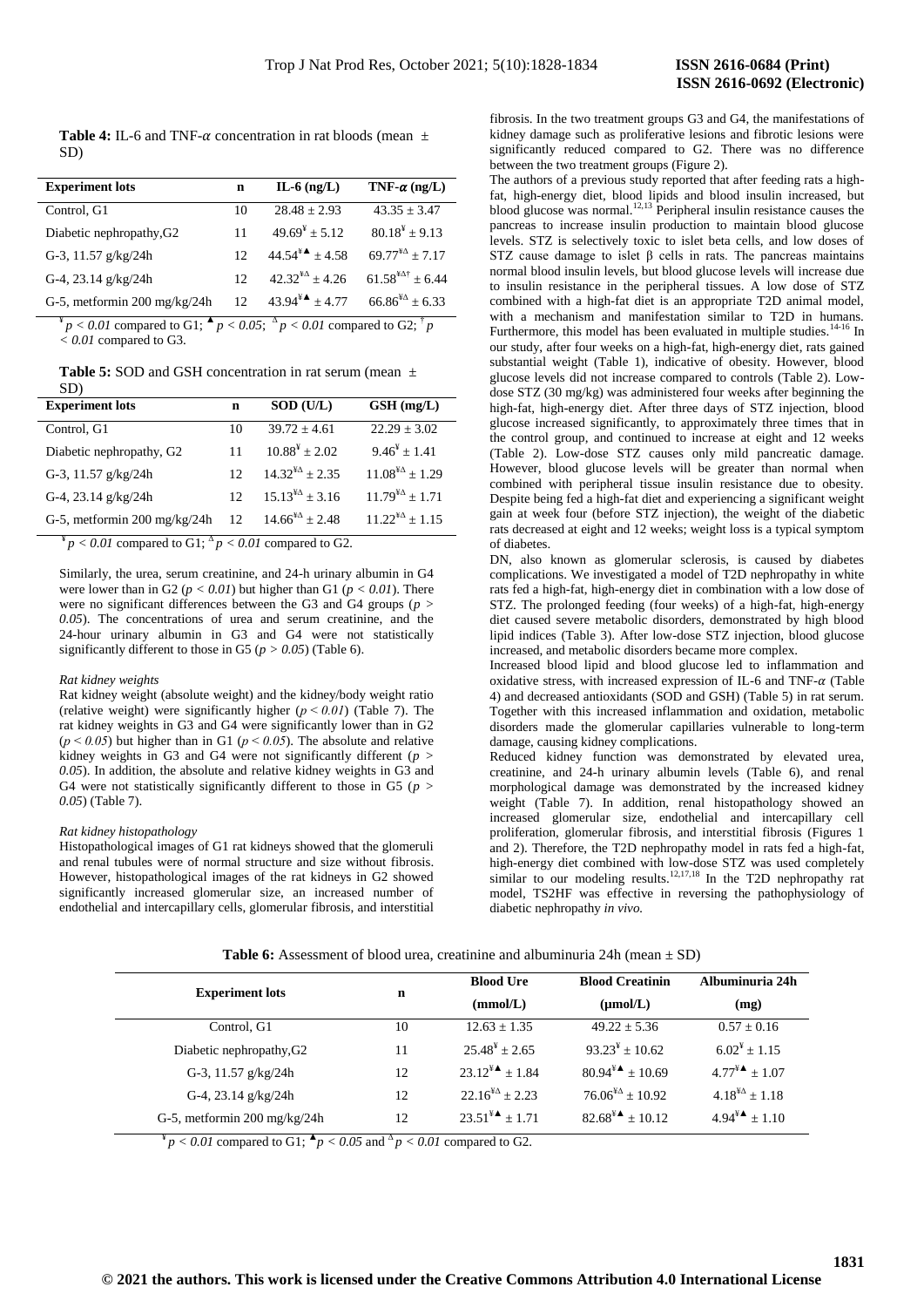**Table 7:** Weight assessment of rat kidney (mean  $\pm$  SD)

| <b>Experiment lots</b>               | n               | <b>Rat kidney</b><br>$\left( \mathbf{g} \right)$ | Rat kidney/rat<br>(g/kg)           |
|--------------------------------------|-----------------|--------------------------------------------------|------------------------------------|
| Control, G1                          | 10              | $2.64 + 0.28$                                    | $6.06 \pm 0.46$                    |
| Diabetic nephropathy, G <sub>2</sub> | 11              | $3.26^{\frac{1}{2}} + 0.35$                      | $9.17^{\frac{1}{2}} + 0.65$        |
| G-3, 11.57 $g/kg/24h$                | 12              | $2.95**$ + 0.33                                  | $7.35^{\frac{1}{4} \Delta} + 0.80$ |
| G-4, 23.14 $g/kg/24h$                | 12              | $2.90*4 \pm 0.26$                                | $7.02^{4 \Delta} \pm 0.45$         |
| G-5, metformin 200                   | 12 <sup>2</sup> | $2.97*4 + 0.31$                                  | $7.37^{\frac{1}{2} \Delta} + 0.71$ |
| mg/kg/24h                            |                 |                                                  | $\overline{A}$                     |

\*  $p < 0.05$  and  $\binom{4}{p} < 0.01$  compared to G1;  $\binom{4}{p} < 0.05$  and  $\binom{4}{p} < 0.01$ compared to G2.

The results shown in Tables 2–5 show that TS2HF can regulate metabolic disorders (reducing glucose and blood lipids) and act as an anti-inflammatory (reducing IL-6 and TNF- $\alpha$ ) and indirectly as an anti-oxidant (by increasing SOD and GSH). Weight loss (a manifestation of diabetes mellitus) also decreased significantly (Table 1). Furthermore, compared to the nephropathic group that was not administered TS2HF, the TS2HF groups had reduced urea, blood creatinine, 24-h albuminuria (Table 6), and kidney weight index (Table 7). Also, histopathological kidney analyses revealed decreased glomerular size, and less proliferation of endothelial and interstitial cells and less glomerular and interstitial fibrosis (Figures 1 and 2).

These results demonstrate that this traditional Chinese medicine (TCM) recipe alleviated T2D nephropathy, and that the effects of reducing kidney injury complications were related to the effects on metabolic disorder regulation (decreased glucose and blood lipids), anti-inflammatory activity (reduced IL-6 and TNF- $\alpha$ ) and antioxidant activity (increased SOD and GSH). Although TS2HF has been used in the treatment of diabetic kidney disease patients at the First Teaching Hospital of Tianjin University of TCM for many years, this is the first time that the biological effects of this remedy have been evaluated. The results demonstrate that TS2HF was effective in the treatment of diabetic nephropathy *in vivo* when evaluated in rats with T2D nephropathy, similar to results of other TCM remedies.<sup>10</sup> These results are consistent with what is known about the effects of specific ingredients in the TS2HF mixture. According to traditional medicine theories, *Astragalus mongholicus* Bunge lowers blood glucose in type 1 and type 2 diabetes.<sup>19</sup> Astragaloside IV isolated from this plant has been shown to improve renal interstitial fibrosis by inhibiting TLR4/NF-кB-mediated inflammation *in vivo* and *in vitro*, <sup>19</sup> and reducing tissue injury via antioxidants.<sup>20</sup> Calycosin, a major component of *Astragalus mongholicus* Bunge, significantly ameliorated STZ-induced renal injury and dysfunction by modulating the IL-33/ST2 signaling pathway, and reducing inflammatory cytokines, oxidative stress, and fibrosis.<sup>21</sup> *Euonymus alatus* (Thunb.) Sieb has been demonstrated to have good efficacy in the treatment of diabetes mellitus,<sup>22</sup> and diabetic nephropathy,<sup>23</sup> and has antiinflammatory and antioxidant effects.<sup>24</sup>

The combination of *Astragalus mongholicus* Bunge and *Euonymus alatus* (Thunb.) Sieb has also shown effectiveness in treating diabetes mellitus.<sup>25</sup> A systematic review and meta-analysis showed that rhubarb (*Rheum palmatum* L.) had beneficial effects in animals with diabetic nephropathy.<sup>26</sup> Evaluation of the therapeutic mechanism showed that rhubarb could reduce oxidative stress by improving lipid metabolism, enhancing antioxidant capacity, reducing mitochondrial structural damage, inhibiting β-cell apoptosis, and improving β-cell function.<sup>27</sup>

In TCM, the Tangshen remedy consists of seven components, including the plant *Astragalus mongholicus* Bunge, *Euonymus alatus*  (Thunb.) Sieb, and rhubarb. Tangshen extract has been demonstrated to have clear anti-inflammatory and anti-fibrotic effects in rats with diabetic nephropathy.28,29 Among the ingredients, *Salvia miltiorrhiza* Bunge provides benefits as an antioxidant, anti-fibrotic, antiinflammatory, anticoagulant, vasodilator, and glucose and blood lipid reducer, demonstrating effectiveness in treating T2D.30,31 *Pheretima* extract can inhibit alpha-amylase and alpha-glucosidase enzymes,

which are important for controlling glucose levels in the body, and are directly related to diabetes.<sup>32</sup> In addition, *Pheretima* has been demonstrated to have anti-inflammatory and antioxidant effects,<sup>33</sup> and has anticoagulant or fibrinolytic activity, facilitating blood circulation.<sup>34</sup> All of these effects are beneficial for the treatment of diabetic nephropathy. *Pseudostellaria heterophylla* (Miq.) and Herba lycopi were shown to improve T2D in diabetic mice with nephropathy.



**Figure 1:** Histopathological image of HE-stained rat kidney  $(400 \times$  magnification).

(A) G1: normal renal tubules, normal glomerulus; (B) G2: glomerular hypertrophy, endothelial and mesangial cell proliferation; (C) G3, 11.57 g/kg/24h; (D) G4, 23.14 g/kg/24h; (E) metformin 200 mg/kg/24h.



**Figure 2:** Histopathological image of Masson's trichromestained rat kidney  $(400 \times$  magnification).

(A) G1: normal renal tubules, normal glomerulus; (B) G2: the fibrous tissue is stained green, demonstrating glomerular hypertrophy, endothelial and mesangial cell proliferation, and fibrosis of the glomeruli and interstitial tissue; (C) G3: 11.57 g/kg/24h; (D) G4: 23.14 g/kg/24h; (E) metformin 200 mg/kg/24h.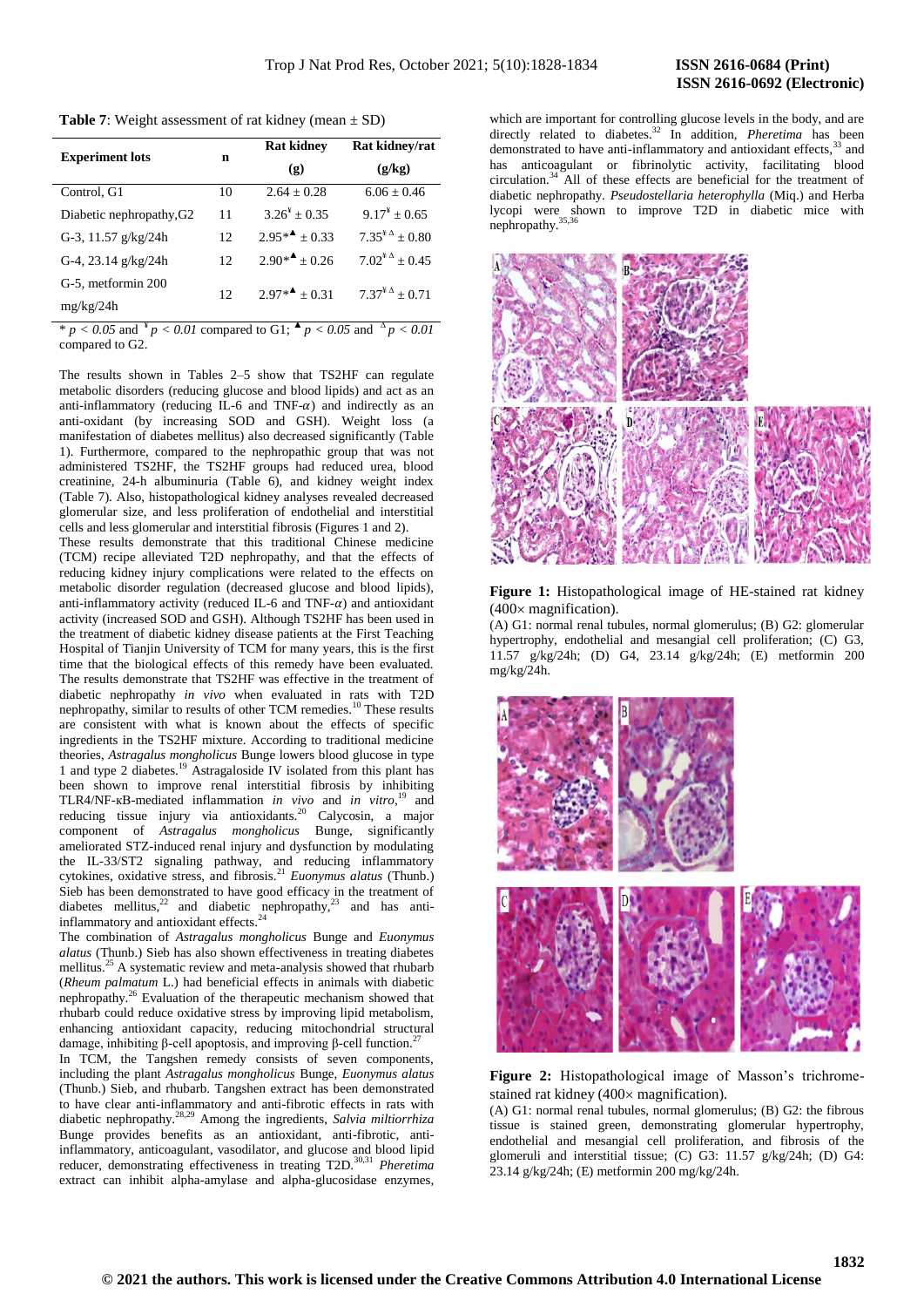Cicada slough reduces IgA nephropathy, $37$  an immune-mediated inflammatory condition of the glomerulus.<sup>38</sup> With its antiinflammatory and antioxidant effects and the capability to lower blood glucose and blood lipids by different mechanisms, the combination of components in this natural traditional Chinese remedy partially remedied disease-causing diabetic kidney injury in rats.

## **Conclusion**

The advantages of topical microparticles for skin diseases such as a burn or wound therapy have been widely explored. Topical materials commonly used for pharmacological therapy in second-degree burns are synthetic antimicrobial agents and natural oils. Microparticles as one of the drug delivery systems could be an alternative to antimicrobial in second-degree burn wound infection.

## **Conflict of Interest**

The authors declare no conflict of interest.

#### **Authors' Declaration**

The authors hereby declare that the work presented in this article is original and that any liability for claims relating to the content of this article will be borne by them.

## **Acknowledgements**

The authors are thankful to the management, the principal of the Department of Pharmacology – Vietnam Military Medical University and Department of Pathology and Forensic Medicine, Military Medical Hospital 103, Vietnam for providing the necessary infrastructure and conducting the experiments.

#### **References**

- 1. Xu Y, Wang L, He J, Bi Y, Li M, Wang T, Wang L, Jiang Y, Dai M, Lu J, Xu M, Li Y, Hu N, Li J, Mi S, Chen CS, Li G, Mu Y, Zhao J, Kong L, Chen J, Lai S, Wang W, Zhao W, Ning G. 2010 China Noncommunicable Disease Surveillance Group. Prevalence and control of diabetes in Chinese adults. J Am Med Assoc. 2013; 310(9):948-959.
- 2. Zhang L, Long J, Jiang W, Shi Y, He X, Zhou Z, Li Y, Yeung RO, Wang J, Matsushita K, Coresh J, Zhao MH, Wang H. Trends in Chronic Kidney Disease in China. N Engl J Med. 2016; 375(9):905-906.
- 3. Li G, Qiao Y, Lu Y, Liu S, Ding Y, Chen X, Ke C. Role of handgrip strength in predicting new-onset diabetes: findings from the survey of health, ageing and retirement in Europe. BMC Geriatr. 2021; 21(1):445.
- 4. Lu CC, Hu ZB, Wang R, Hong ZH, Lu J, Chen PP, Zhang JX, Li XQ, Yuan BY, Huang SJ, Ruan XZ, Liu BC, Ma KL. Gut microbiota dysbiosis-induced activation of the intrarenal reninangiotensin system is involved in kidney injuries in rat diabetic nephropathy. Acta Pharmacol Sin. 2020; 41(8):1111-1118.
- 5. Satirapoj B and Adler SG. Prevalence and Management of Diabetic Nephropathy in Western Countries. Kidney Dis. 2015; 1(1):61-70.
- 6. Tomino Y and Gohda T. The Prevalence and Management of Diabetic Nephropathy in Asia. Kidney Dis (Basel). 2015;  $1(1):52-60.$
- 7. Wolf G and Ziyadeh FN. Cellular and molecular mechanisms of proteinuria in diabetic nephropathy. Nephron Physiol. 2007; 106(2):26-31.
- 8. Al-Waili N, Al-Waili H, Al-Waili T, Salom K. Natural antioxidants in the treatment and prevention of diabetic nephropathy; a potential approach that warrants clinical trials. Redox Rep. 2017; 22(3):99-118
- 9. Pofi R, Di Mario F, Gigante A, Rosato E, Isidori AM, Amoroso A, Cianci R, Barbano B. Diabetic Nephropathy: Focus on

Current and Future Therapeutic Strategies. Curr Drug Metab. 2016; 17(5):497-502.

- 10. Tang G, Li S, Zhang C, Chen H, Wang N, Feng Y. Clinical efficacies, underlying mechanisms and molecular targets of Chinese medicines for diabetic nephropathy treatment and management. Acta Pharm Sin B. 2021; 11(9):2749-2767.
- 11. Nair AB and Jacob S. A simple practice guide for dose conversion between animals and human. J Basic Clin Pharm. 2016; 7(2):27-31.
- 12. Peng L, Li J, Xu Y, Wang Y, Du H, Shao J, Liu Z. The Protective Effect of Beraprost Sodium on Diabetic Nephropathy by Inhibiting Inflammation and p38 MAPK Signaling Pathway in High-Fat Diet/Streptozotocin-Induced Diabetic Rats. Int J Endocrinol. 2016; 2016:1690474.
- 13. Reed MJ, Meszaros K, Entes LJ, Claypool MD, Pinkett JG, Gadbois TM, Reaven GM. A new rat model of type 2 diabetes: the fat-fed, streptozotocin-treated rat. Metab. 2000; 49(11):1390-1394.
- 14. Mansor LS, Gonzalez ER, Cole MA, Tyler DJ, Beeson JH, Clarke K, Carr CA, Heather LC. Cardiac metabolism in a new rat model of type 2 diabetes using high-fat diet with low dose streptozotocin. Cardiovasc Diabetol. 2013; 12:136.
- 15. Guo XX, Wang Y, Wang K, Ji BP, Zhou F. Stability of a type 2 diabetes rat model induced by high-fat diet feeding with lowdose streptozotocin injection. J Zhejiang Univ Sci B. 2018; 19(7):559-569.
- 16. Wen W, Lin Y, Ti Z. Antidiabetic, Antihyperlipidemic, Antioxidant, Anti-inflammatory Activities of Ethanolic Seed Extract of *Annona reticulata* L. in Streptozotocin Induced Diabetic Rats. Front Endocrinol (Lausanne). 2019; 10:716.
- 17. Ni Z, Guo L, Liu F, Olatunji OJ, Yin M. *Allium tuberosum* alleviates diabetic nephropathy by supressing hyperglycemiainduced oxidative stress and inflammation in high fat diet/streptozotocin treated rats. Biomed Pharmacother. 2019; 112:108678.
- 18. Matboli M, Eissa S, Ibrahim D, Hegazy MGA, Imam SS, Habib EK. Caffeic Acid Attenuates Diabetic Kidney Disease via Modulation of Autophagy in a High-Fat Diet/Streptozotocin-Induced Diabetic Rat. Sci Rep. 2017;7(1):2263.
- 19. Zhou X, Sun X, Gong X, Yang Y, Chen C, Shan G, Yao Q. Astragaloside IV from *Astragalus membranaceus* ameliorates renal interstitial fibrosis by inhibiting inflammation via TLR4/NF-кB *in vivo* and *in vitro*. Int Immunopharmacol. 2017; 42:18-24.
- 20. Shahzad M, Shabbir A, Wojcikowski K, Wohlmuth H, Gobe GC. The Antioxidant Effects of Radix Astragali (*Astragalus membranaceus* and Related Species) in Protecting Tissues from Injury and Disease. Curr Drug Targets. 2016; 17(12):1331- 1340.
- 21. Elsherbiny NM, Said E, Atef H, Zaitone SA. Renoprotective effect of calycosin in high fat diet-fed/STZ injected rats: Effect on IL-33/ST2 signaling, oxidative stress and fibrosis suppression. Chem Biol Interact. 2020; 315:108897.
- 22. Zhai X, Lenon GB, Xue CC, Li CG. *Euonymus alatus*: A Review on Its Phytochemistry and Antidiabetic Activity. Evid Based Complement Alternat Med. 2016; 2016:9425714.
- 23. Chang B, Jin C, Zhang W, Kong L, Yang JH, Lian FM, Li QF, Yu B, Liu WK, Yang LL, Zhao P, Zhen Z. *Euonymus alatus* in the treatment of diabetic nephropathy in rats. Am J Chin Med. 2012; 40(6):1177-1187.
- 24. Oh BK, Mun J, Seo HW, Ryu SY, Kim YS, Lee BH, Oh KS. *Euonymus alatus* extract attenuates LPS-induced NF-κB activation via IKKβ inhibition in RAW 264.7 cells. J Ethnopharmacol. 2011;134(2):288-293.
- 25. Chen K, Deng D, Huang Y, Ma X, Li X, Zhang W, Li Z, Liu Y, Wang W, Chen J, Zhao HH. Combination of *Astragalus membranaceus* and *Euonymus alatus* (THUNB.) SIEB. for treatment of diabetes: A network-based pharmacology research. J Tradit Chinese Med Sci. 2016; 3(3):184-191.
- 26. Zeng JY, Wang Y, Miao M, Bao XR. The Effects of Rhubarb for the Treatment of Diabetic Nephropathy in Animals: A